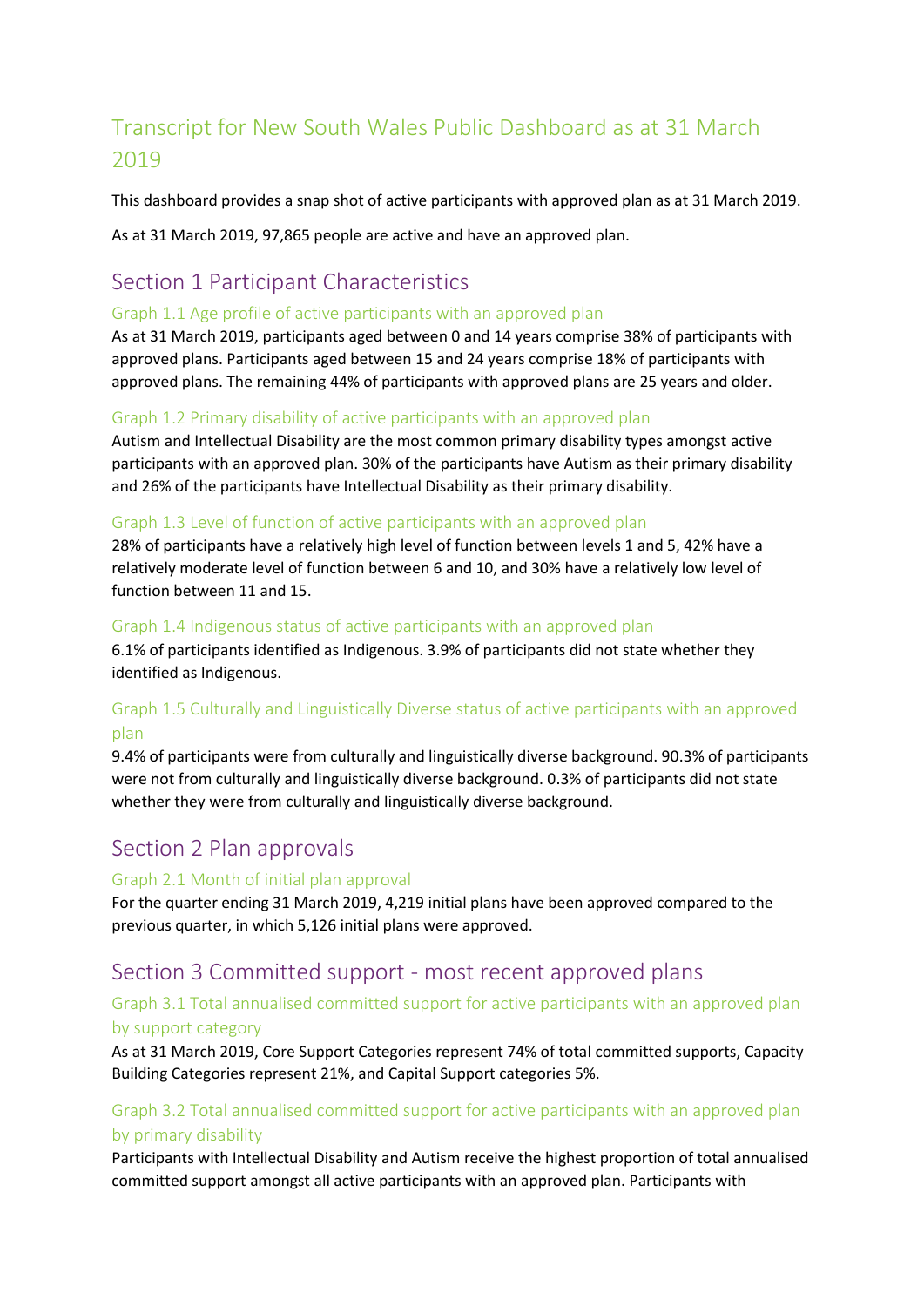Intellectual Disability receive 38% of the total committed supports, while participants with Autism received 16% of the total committed supports.

## Graph 3.3 Total annualised committed support for active participants with an approved plan by age group

The 0 to 14, 15 to 24, and 25+ age groups represent 11%, 17% and 72% respectively of total committed supports.

# Graph 3.4 Total annualised committed support for active participants with a function score and an approved plan by level of function

Participants with level of function between 11 and 15 have relatively lower function or a higher level of disability, and they receive 60% of total committed supports. Participants with level of function between 6 and 10 have a relatively moderate level of function or disability, and they receive 32%. Participants with a level of function between 1 and 5 have relatively high level of function or a low level of disability, and they receive 8% of total committed supports.

# Section 4. Annualised committed support - most recent approved plans

## Graph 4.1 Distribution of active participants with an approved plan by annualised committed support band

As at 31 March 2019, 16% of active participants with approved plans have annualised committed supports in the range \$10,001-\$15,000, 14% in the range \$50,001-\$100,000, and 14% in the range \$30,001-\$50,000.

# Graph 4.2 Average annualised committed support for active participants with an approved plan by primary disability

Participants with a primary disability of Spinal Cord Injury receive the highest amount of average annualised committed support, and participants with a primary disability of Cerebral Palsy receive the second highest amount of average annualised committed support.

# Graph 4.3 Average annualised committed support for active participants with an approved plan by age group

Participants in the 45 to 54 years age group receive the highest amount of average annualised committed support, and the 55 to 64 years age group receive the second highest amount of average annualised committed support.

# Graph 4.4 Average annualised committed support for active participants with a function score and an approved plan by level of function

The average annualised committed support for participants with relatively high functional capacity (corresponding to a level of function between 1 and 5) is \$17,193, whereas the average annualised committed support for participants with relatively low functional capacity (corresponding to a level of function between 11 and 15) is \$118,447.

# Section 5. Providers

#### Graph 5.1 Registered providers by entity type

As at 31 March 2019, there are 8,716 registered providers, 3,828 are Sole Traders and 4,888 are Organisations.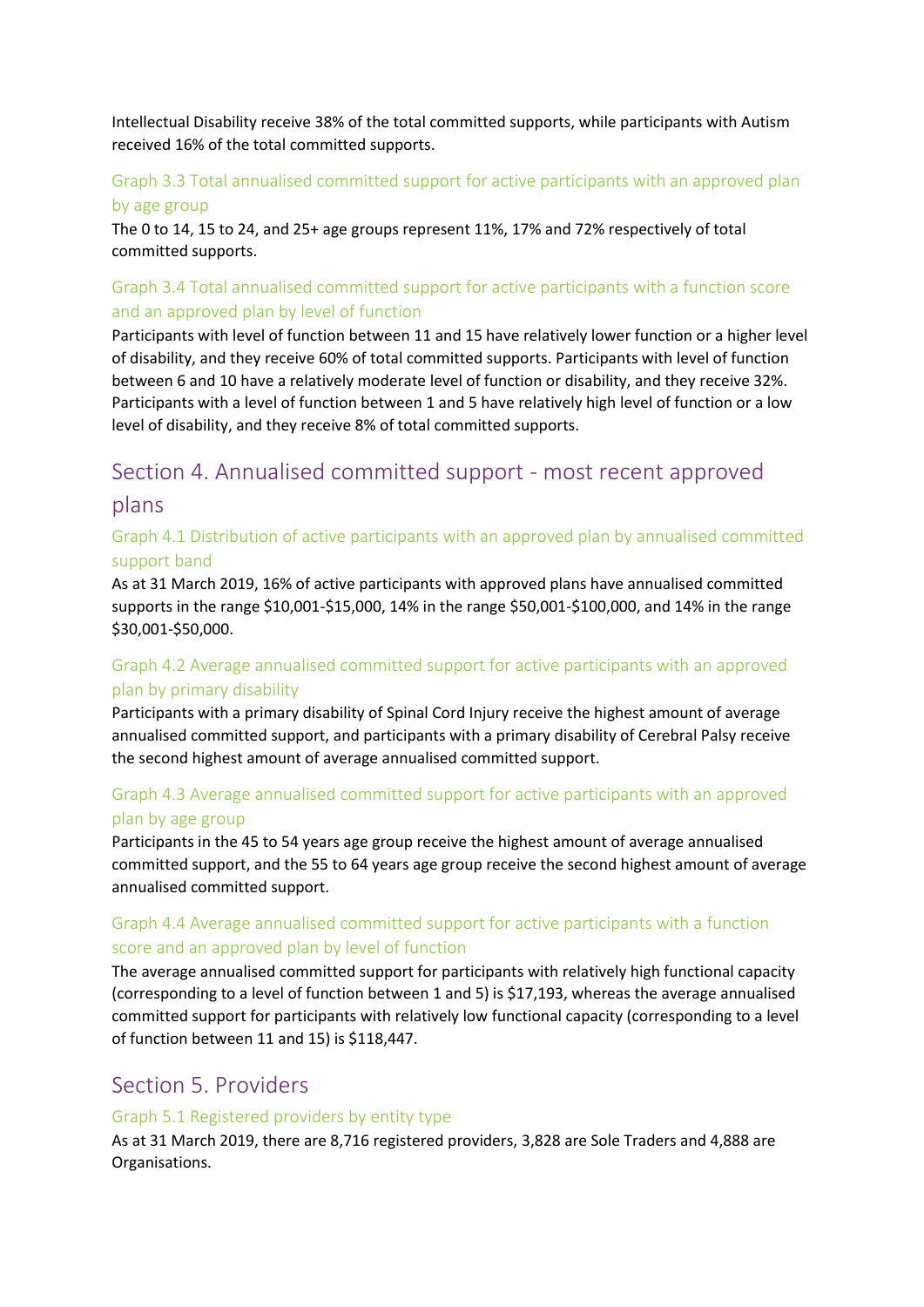#### Table 5.2 Registered providers by registration group

The most common registration groups are Therapeutic Supports (4,177 providers registered), followed by Household Tasks (2,442 providers registered) and Assist-Travel/Transport (1,733 providers registered).

# Section 6. Participants and carers outcomes and support packages by participant age group

Participants and carers outcome indicators reported are from baseline outcomes data collected on participants when they receive their initial plan. Outcomes data was collected using the Short Form Outcomes Framework (SFOF) questionnaires. Participants with an initial plan approved during the period between 1 July 2016 and 31 March 2019 are included.

# Participant age group: birth to before starting school Description of key participant outcome domains:

Outcome statements for children aged 0-6 years (or school entry):

1. Children gain functional, developmental and coping skills that are appropriate to their ability and circumstances / specialist services

- 2. Children show evidence of self-determination in their everyday lives
- 3. Children participate meaningfully in family life
- 4. Children participate meaningfully in community life

# Graph 6.1 Selected participant outcome indicators from participants aged between birth and before starting school

For participants age 0 to before starting school: 70% of parents or carers have concerns in 6 or more areas; 70% say their child is able to tell them what he or she wants; 62% of children can make friends outside family; 52% of children participate in age appropriate community, cultural or religious activities; and 61% of children are welcomed or actively included.

#### Description of key carer outcome domains:

Outcome statements for families / carers of children with disability aged 0-6 years:

- 1. Families know their rights and advocate effectively for their children
- 2. Families feel supported
- 3. Families are able to gain access to desired services, programs, and activities in their community
- 4. Families help their children develop and learn
- 5. Families enjoy health and wellbeing

#### Graph 6.3 Selected carer outcome indicators from participants aged 0 to 14 years

For carers of participants starting school to 14: 24% receive Carer Payment; 54% receive Carer Allowance; 48% work in a paid job; 40% say they (and their partner) are able to work as much as they want; 78% are able to advocate for their child; 46% have friends and family they see as often as they like; 85% feel confident in supporting their child's development; and 73% rate their health as good, very good or excellent.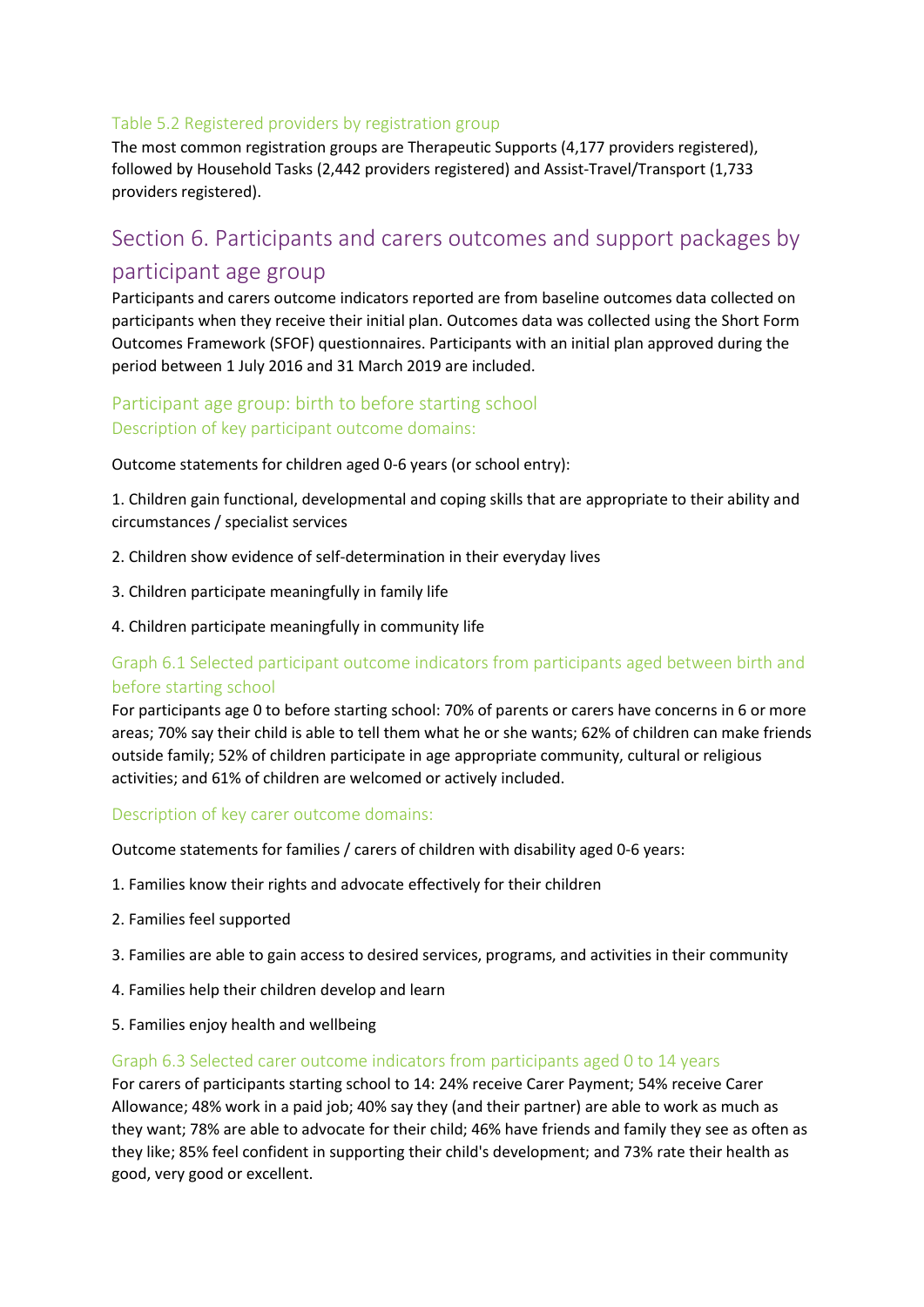# Graph 6.5 Distribution of active participants with an approved plan by level of function for age 0 - 6 years

For the 0 to 6 years age group, 57% of participants have a relatively high level of function or low level of disability and 18% have a relatively low level of function or high level of disability.

#### Graph 6.6 Distribution of active participants with an approved plan by primary disability for aged 0 - 6 years

40% of participants have Autism in the 0 to 6 years age group, while 23% have Developmental delay and 10% have Global developmental delay.

## Graph 6.7 Distribution of active participants with an approved plan by annualised committed support band for ages 0 - 6 years

The largest proportion of participants in the 0 to 6 years age group have annualised supports in the \$10,001-\$15,000 range (43% of participants in the age group), followed by \$15,001-\$20,000 (30% of participants in the age group) and \$5,001-\$10,000 (11% of participants in the age group).

#### Graph 6.8 Total annualised committed support for active participants with an approved plan by support category for aged 0 - 6 years

Capacity Building - Daily Activities is the support category receiving the most committed supports (86% of the total annualised committed support for the age group), followed by Core - Daily Activities (4%) and Capital - Assistive Technology (4%).

#### Participant age group: starting school to age 14 Description of key participant outcome domains:

Outcome statements for children aged 7 (or school entry) to 14 years:

1. Children gain functional, developmental and coping skills that are appropriate to their ability and circumstances / specialist services

- 2. Children show evidence of self-determination in their everyday lives
- 3. Children participate meaningfully in family life
- 4. Children participate meaningfully in community life

#### Graph 6.9 Selected participant outcome indicators from participants between starting school and aged 14

For the 7 to 14 years age group: 28% of children are developing functional, learning and coping skills appropriate to their ability and circumstances; 40% are becoming more independent; 10% spend free time with friends without an adult present; 62% have a genuine say in decisions about themselves; 56% attend school in a mainstream class; 62% make friends with people outside the family; 35% spend time after school and on weekends with friends or in mainstream programs; and 75% are welcomed or actively included.

Description of key carer outcome domains:

Outcome statements for families / carers of children with disability aged 7 to 14 years:

- 1. Families know their rights and advocate effectively for their children
- 2. Families feel supported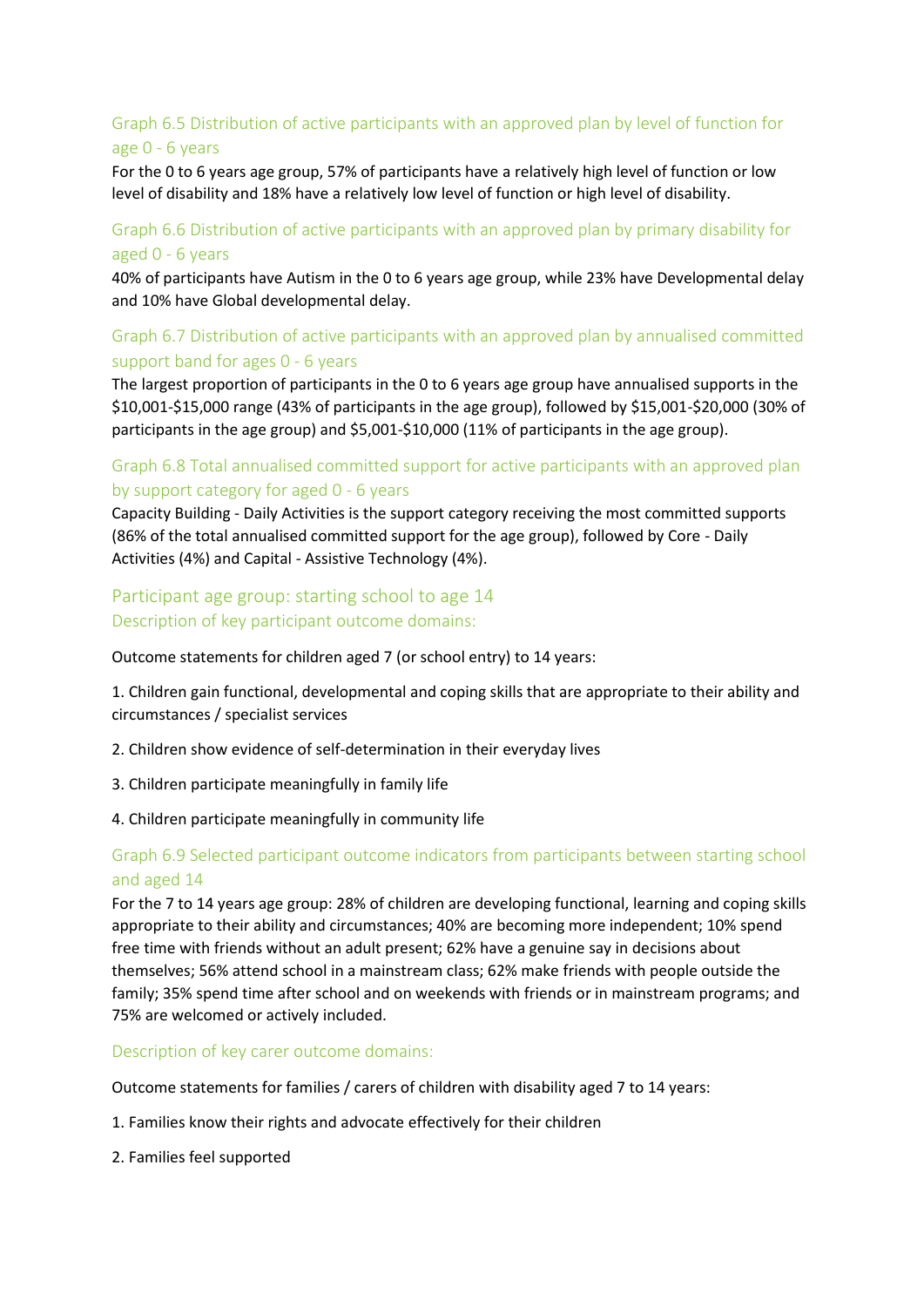- 3. Families are able to gain access to desired services, programs, and activities in their community
- 4. Families help their children develop and learn
- 5. Families enjoy health and wellbeing

#### Graph 6.11 Selected carer outcome indicators from participants aged 0 to 14 years

24% receive Carer Payment; 54% receive Carer Allowance; 48% work in a paid job; 40% say they (and their partner) are able to work as much as they want; 78% are able to advocate for their child; 46% have friends and family they see as often as they like; 85% feel confident in supporting their child's development; and 73% rate their health as good, very good or excellent.

#### Graph 6.13 Distribution of active participants with an approved plan by level of function for age 7 to 14 years

For the 7 to 14 years age group, 40% of participants have a relatively high level of function or low level of disability and 22% have a relatively low level of function or high level of disability.

## Graph 6.14 Distribution of active participants with an approved plan by primary disability for age 7 to 14 years

61% of participants have Autism in the 7 to 14 years age group, while 18% have Intellectual Disability and 5% have Cerebral Palsy.

#### Graph 6.15 Distribution of active participants with an approved plan by annualised committed support band for age 7 to 14 years

The largest proportion of participants in the 7 to 14 years age group have annualised supports in the \$5,001-\$10,000 range (34% of the participants in the age group), followed by \$10,001-\$15,000 (28%) and \$15,001-\$20,000 (12%).

# Graph 6.16 Total annualised committed support for active participants with an approved plan by support category for age 7 to 14 years

Capacity Building - Daily Activities is the support category receiving the most committed supports (47% of the total annualised committed support for the age group), followed by Core - Daily Activities (23%) and Core - Social and Civic (7%).

# Participant age group: age 15 to 24 Description of key participant outcome domains:

The adult framework consists of 8 participant domains:

- 1. Choice and control
- 2. Daily living activities
- 3. Relationships
- 4. Home
- 5. Health and wellbeing
- 6. Lifelong learning
- 7. Work
- 8. Social, community and civic participation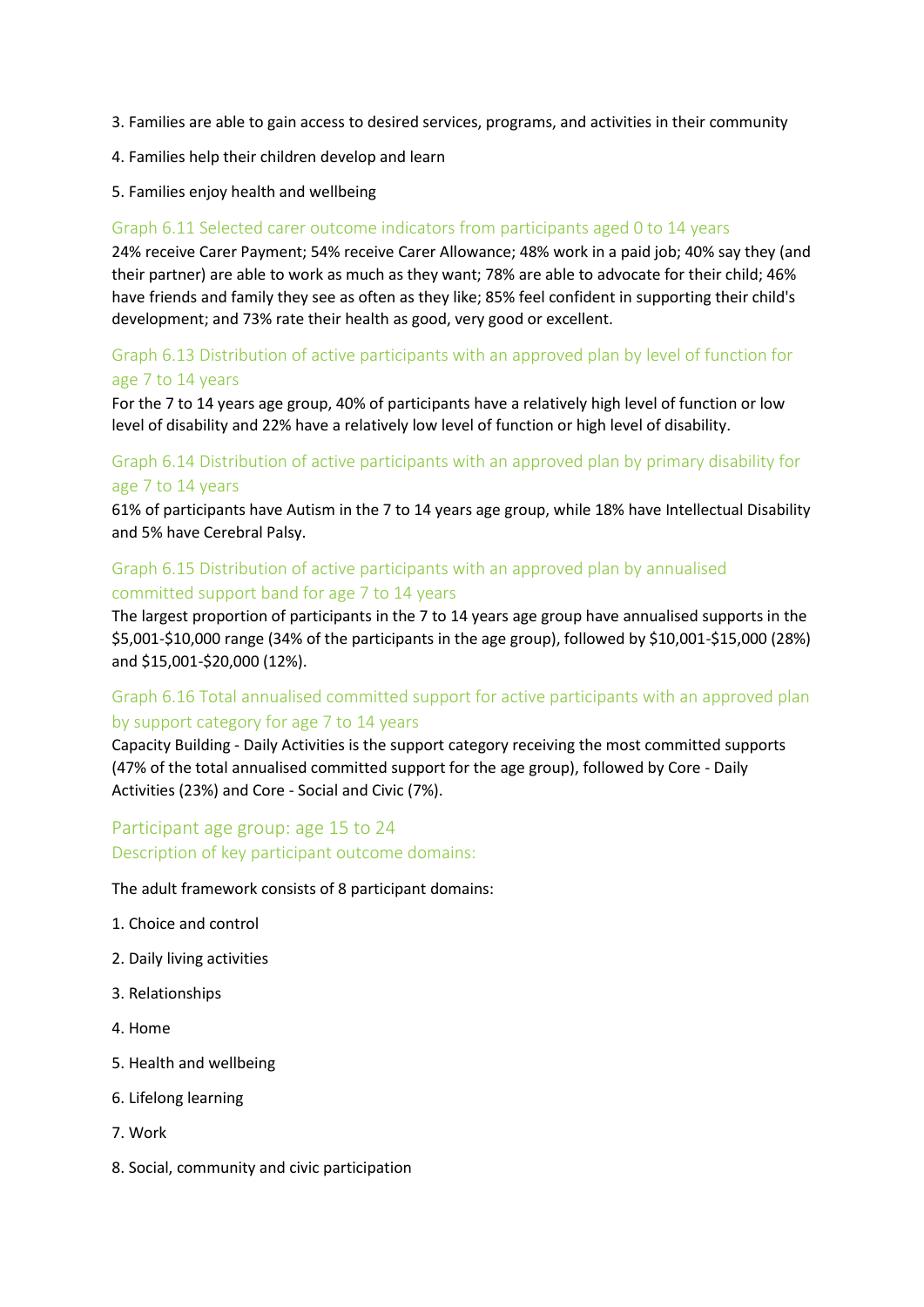#### Graph 6.17 Selected outcome indicators from participants aged 15 to 24

For the 15 to 24 years age group: 37% are happy with the level of independence/control they have now; 44% choose what they do each day; 22% were given the opportunity to participate in a selfadvocacy group meeting; 80% want more choice and control in their life; 30% have no friends other than family or paid staff; 81% are happy with their home; 86% feel safe or very safe in their home; 68% rate their health as good, very good or excellent; 66% did not have any difficulties accessing health services; 29% currently attend or previously attended school in a mainstream class; 17% have a paid job; 12% volunteer; and 31% were actively involved in a community, cultural or religious group in the last year.

#### Description of key carer outcome domains:

Outcome statements for families / carers of participants aged 15 to 24 years:

- 1. Families know their rights and advocate effectively for their young person with disability
- 2. Families have the support they need to care
- 3. Families are able to gain access to desired services, programs, and activities in their community
- 4. Families help their young person become independent
- 5. Families enjoy health and wellbeing

#### Graph 6.19 Selected outcome indicators from carers of participants aged 15 to 24

25% receive Carer Payment; 48% receive Carer Allowance; 51% work in a paid job; 48% are able to work as much as they want; 70% are able to advocate for their family member; 46% have friends and family they see as often as they like; 39% know what their family can do to enable their family member with disability to become as independent as possible; and 61% rate their health as good, very good or excellent.

#### Graph 6.21 Distribution of active participants with an approved plan by level of function for age 15 to 24 years

For the 15 to 24 years age group, 22% of participants have a relatively high level of function or low level of disability and 29% have a relatively low level of function or high level of disability.

#### Graph 6.22 Distribution of active participants with an approved plan by primary disability for age 15 to 24 years

42% of participants have Autism in the 15 to 24 years age group, while 38% have Intellectual Disability and 6% have Cerebral Palsy.

#### Graph 6.23 Distribution of active participants with an approved plan by annualised committed support band for age 15 to 24 years

The largest proportion of participants in the 15 to 24 years age group have annualised supports in the \$30,001-\$50,000 range (21% of the participants in the age group), followed by \$50,001-\$100,000 (17%) and \$10,001-\$15,000 (10%).

#### Graph 6.24 Total annualised committed support for active participants with an approved plan by support category for age 15 to 24 years

Core - Daily Activities is the support category receiving the most committed supports (42%), followed by Core - Social and Civic (26%) and Capacity Building - Daily Activities (11%).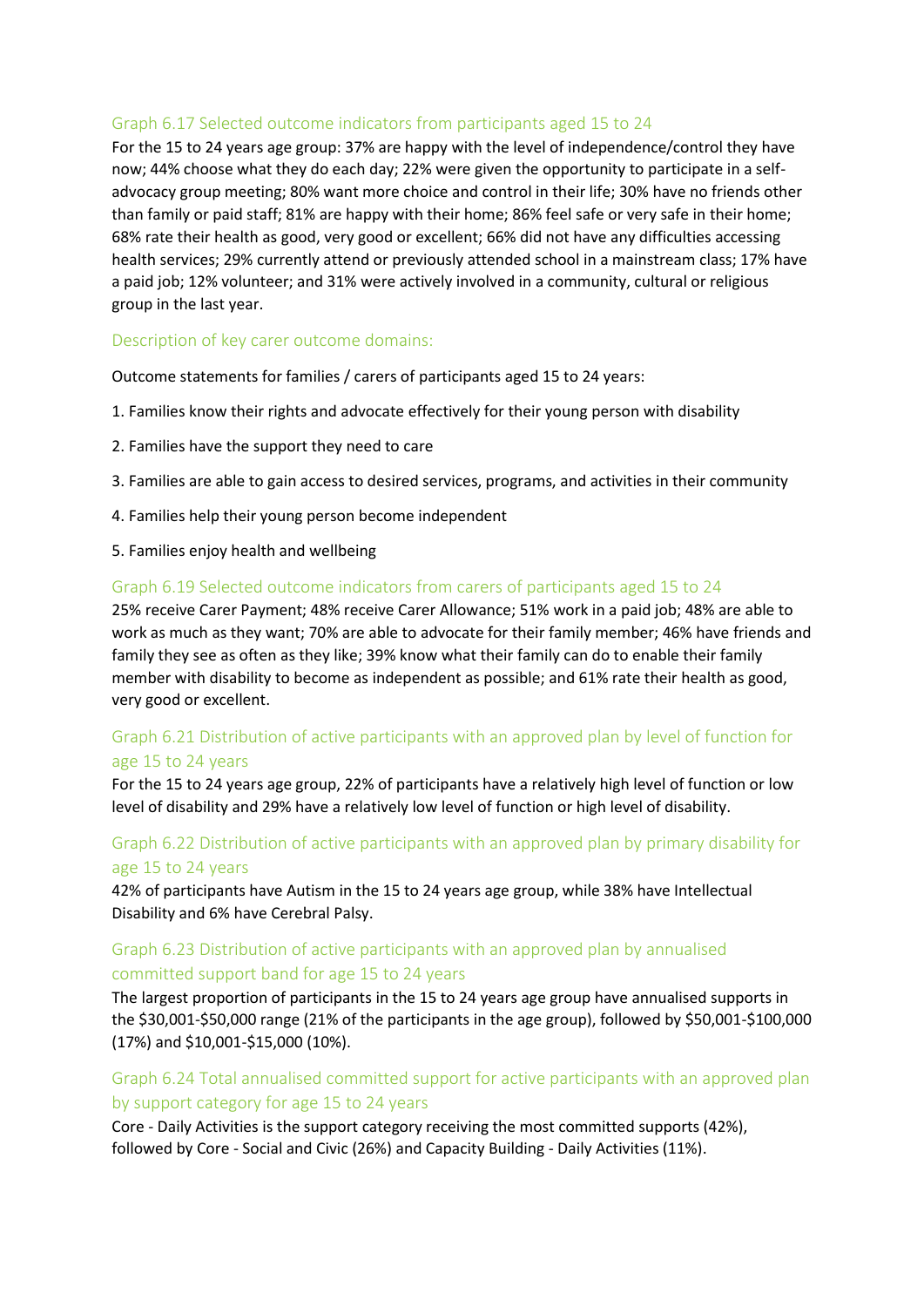# Participant age group: age 25 and plus Description of key participant outcome domains:

#### The adult framework consists of 8 participant domains:

- 1. Choice and control
- 2. Daily activities
- 3. Relationships
- 4. Home
- 5. Health and wellbeing
- 6. Lifelong learning
- 7. Work
- 8. Social, community and civic participation

#### Graph 6.25 Selected outcomes indicators from participants aged 25 and plus

For the 25 years and older age group: 63% choose what they do each day; 28% were given the opportunity to participate in a self-advocacy group meeting; 76% want more choice and control in their life; 28% have no friends other than family or paid staff; 74% are happy with their home; 75% feel safe or very safe in their home; 47% rate their health as good, very good or excellent; 64% did not have any difficulties accessing health services; 12% participate in education, training or skill development; of those receiving education, training or skill development, 56% receive it in mainstream settings; 35% were unable to do a course or training they wanted to do in the last 12 months; 27% have a paid job; 12% volunteer; and 35% were actively involved in a community, cultural or religious group in the last year.

#### Description of key carer outcome domains:

The adult framework consists of 5 family / carer domains:

- 1. Families know their rights and advocate effectively for their family member with disability
- 2. Families have the support they need to care
- 3. Families are able to gain access to desired services, programs, and activities in their community
- 4. Families have succession plans
- 5. Families enjoy health and wellbeing

#### Graph 6.27 Selected outcome indicators from carers of participants aged 25 and plus

22% receive Carer Payment; 31% receive Carer Allowance; 36% work in a paid job; 56% are able to work as much as they want; 64% are able to advocate for their family member; 47% have friends and family they see as often as they like; 34% have made plans for when they are no longer able to care for their family member with disability; and 59% rate their health as good, very good or excellent.

#### Graph 6.29 Distribution of active participants with an approved plan by level of function for age 25+ years

For the 25 years and older age group, 15% of participants have a relatively high level of function or low level of disability and 39% have a relatively low level of function or high level of disability.